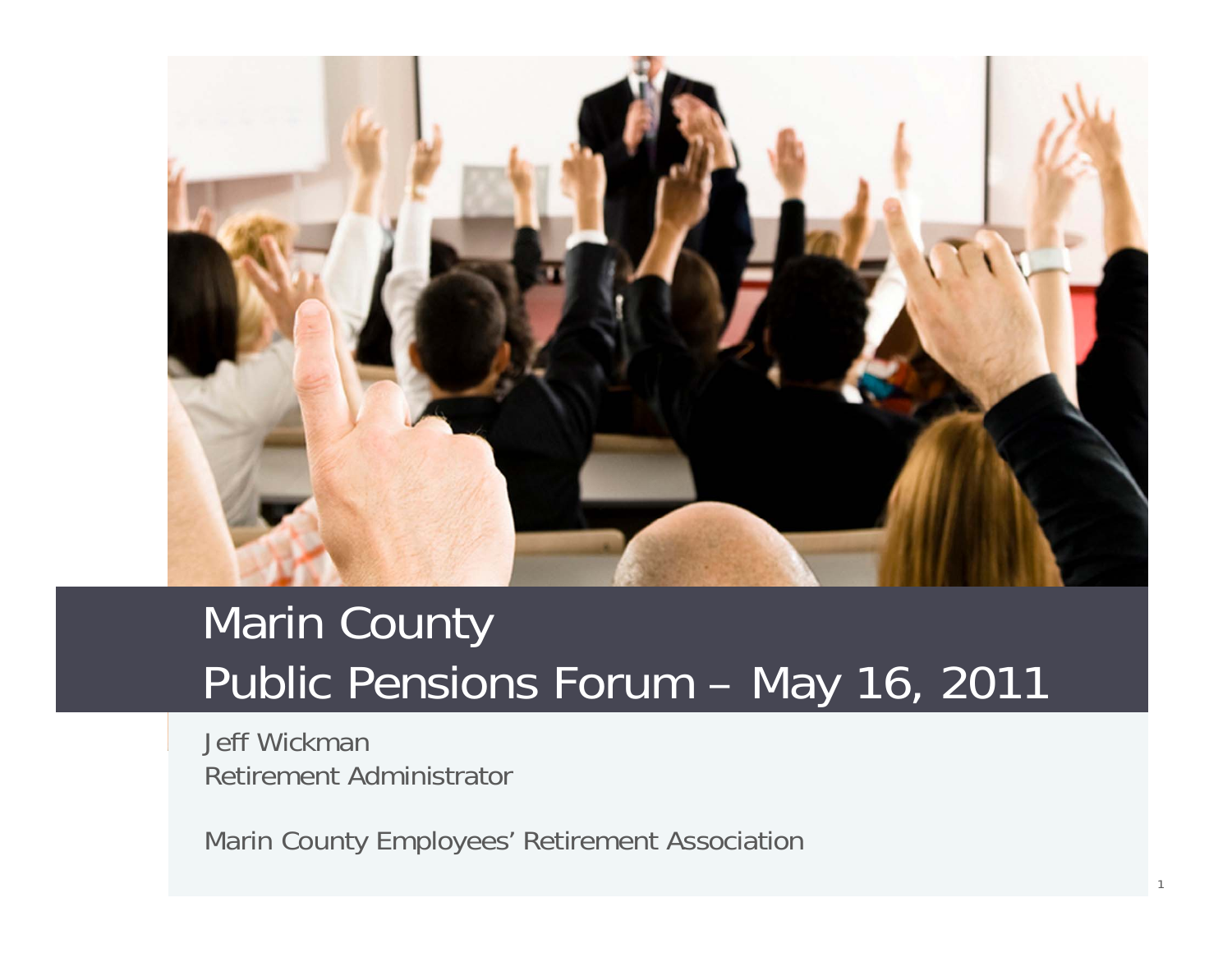# Agenda

- **OVerview of MCERA**
- **H** Member Demographics
- **Benefit Information**
- $\blacksquare$  Investment Information
- **Roles and Responsibilities**

#### **O** Funding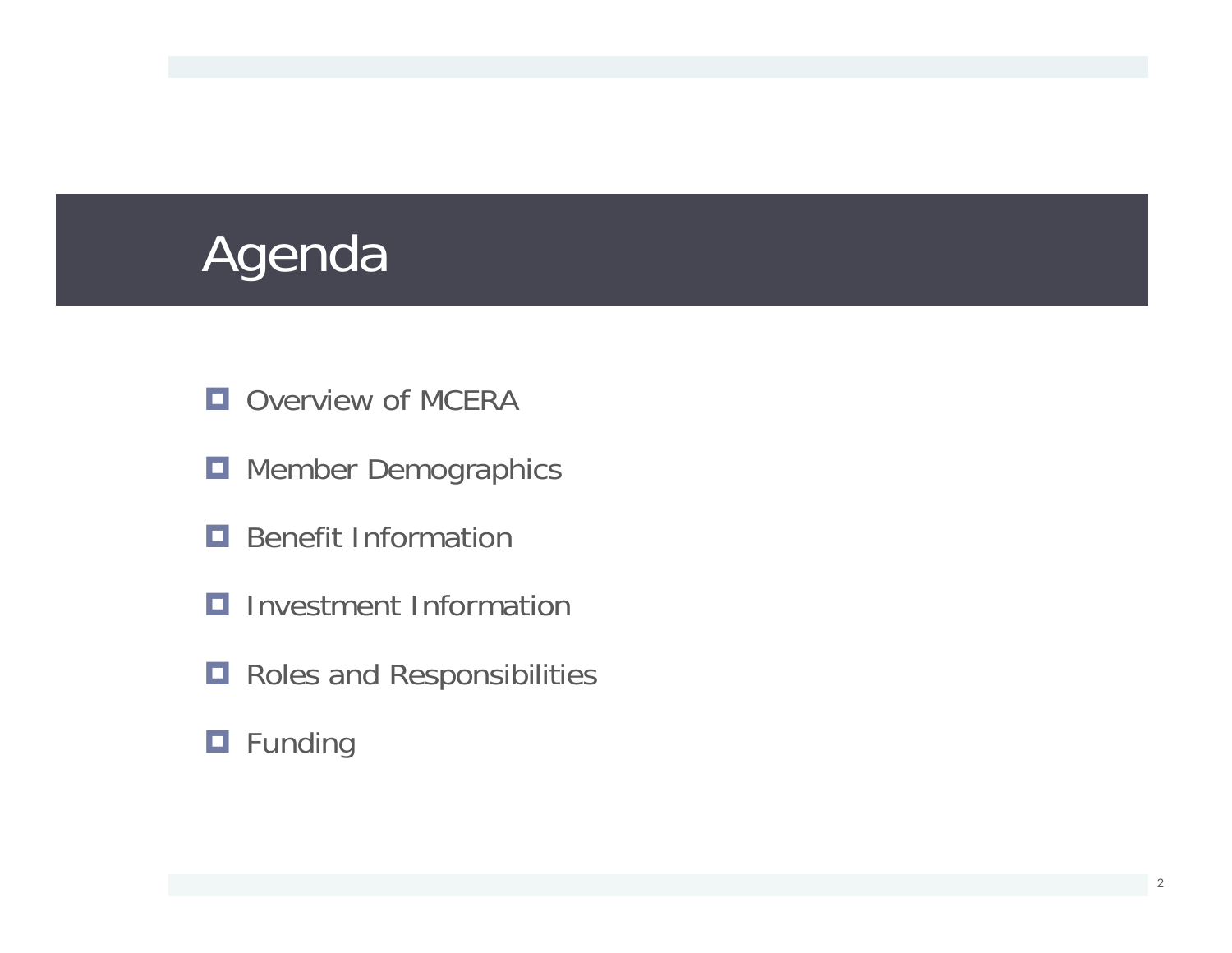## MCERA Retirement Plan Overview

- **Retirement plan provided for under the County Employees'** Retirement Law of 1937 (CERL).
- A defined benefit plan that provides set guaranteed postemployment payments to a member or their beneficiary.
- **Benefit amount based on a pre-determined fixed formula.**
- **Employees and employers contribute to the plan.**
- $\blacksquare$  Assets held in trust exclusively for the payment of benefits.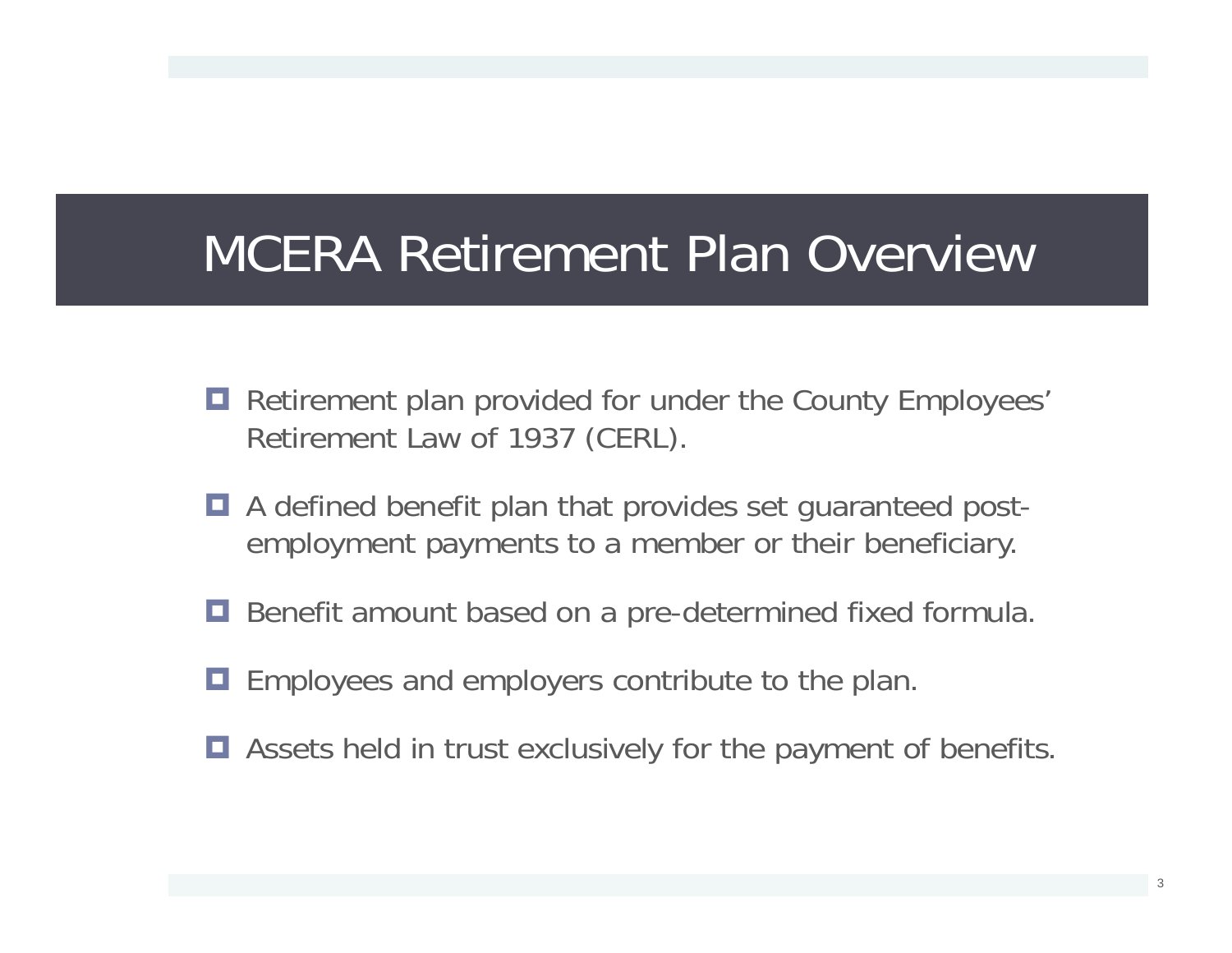### Membership – Marin County and Districts

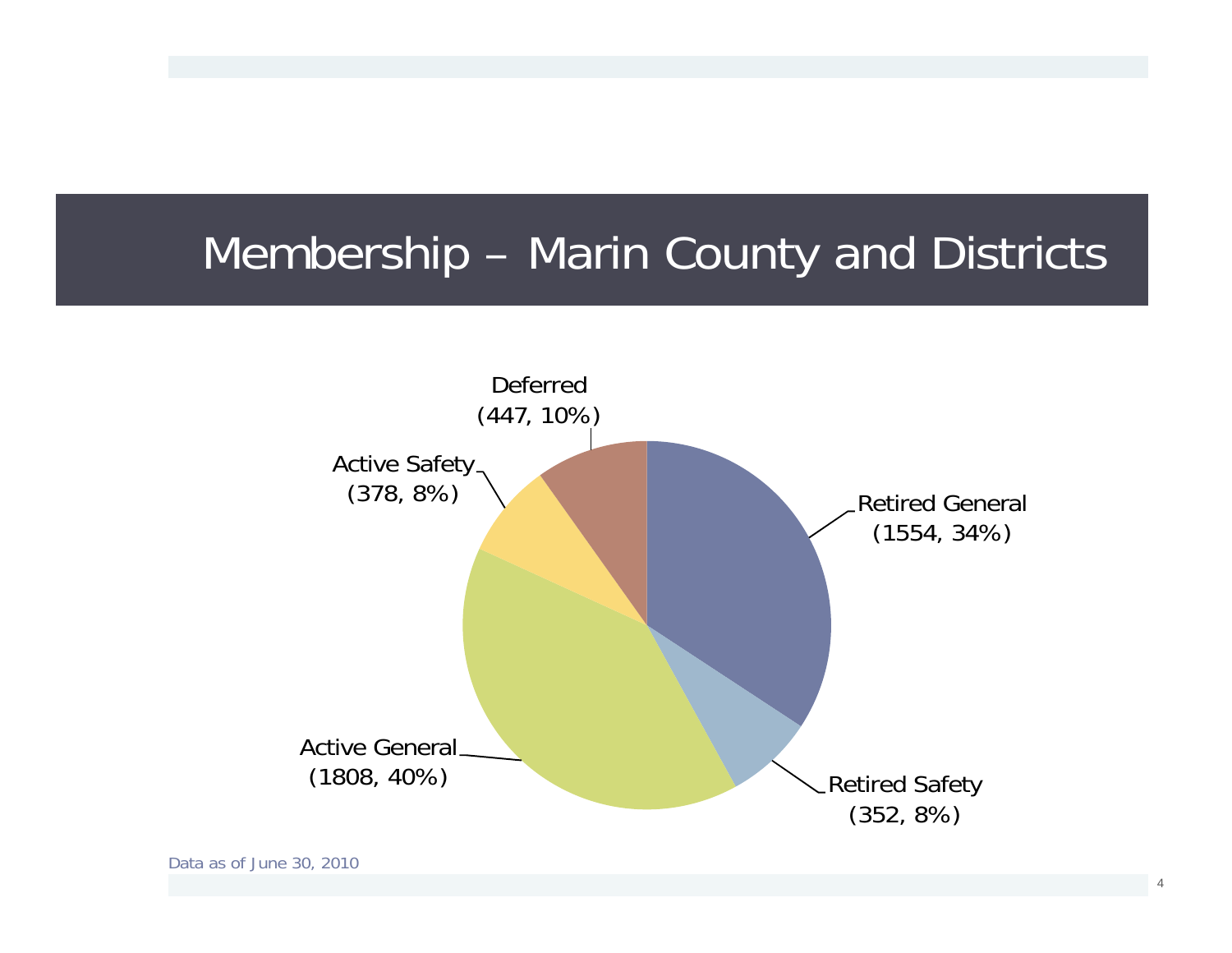### Membership – Marin County and Districts

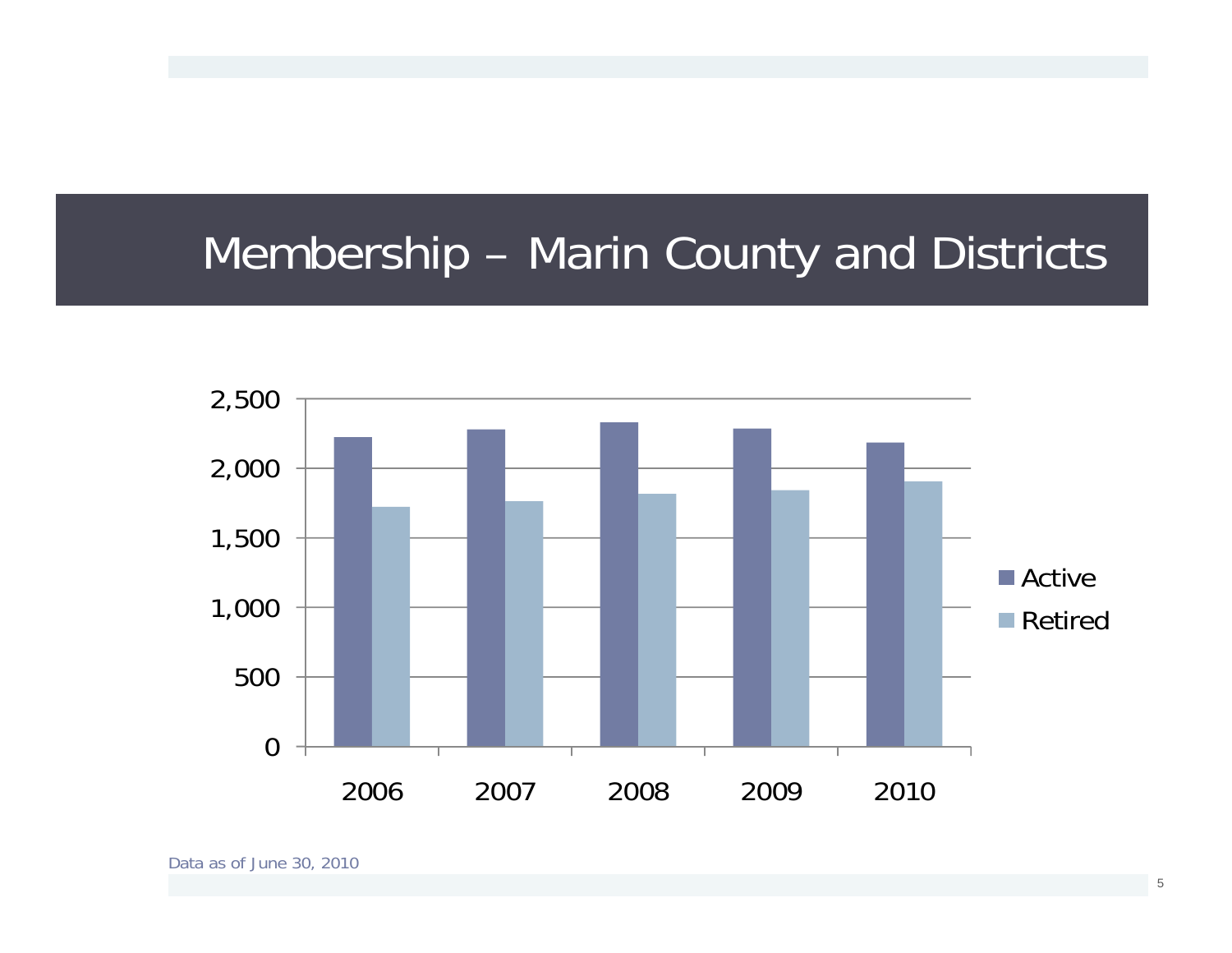## Average Annual Retirement Benefit

#### **Marin County and Districts – All Members**

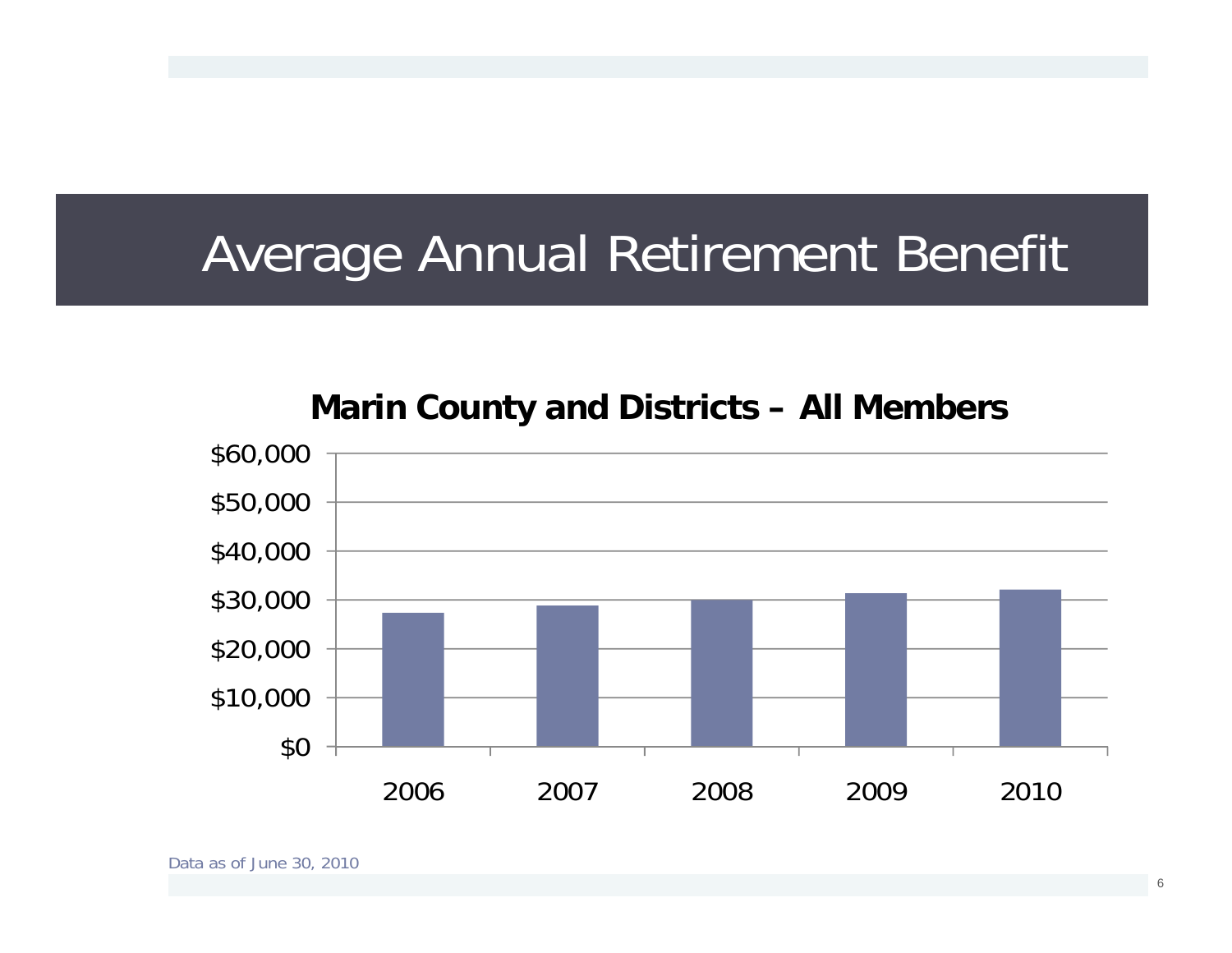## Average Annual Retirement Benefit



**Marin County and Districts**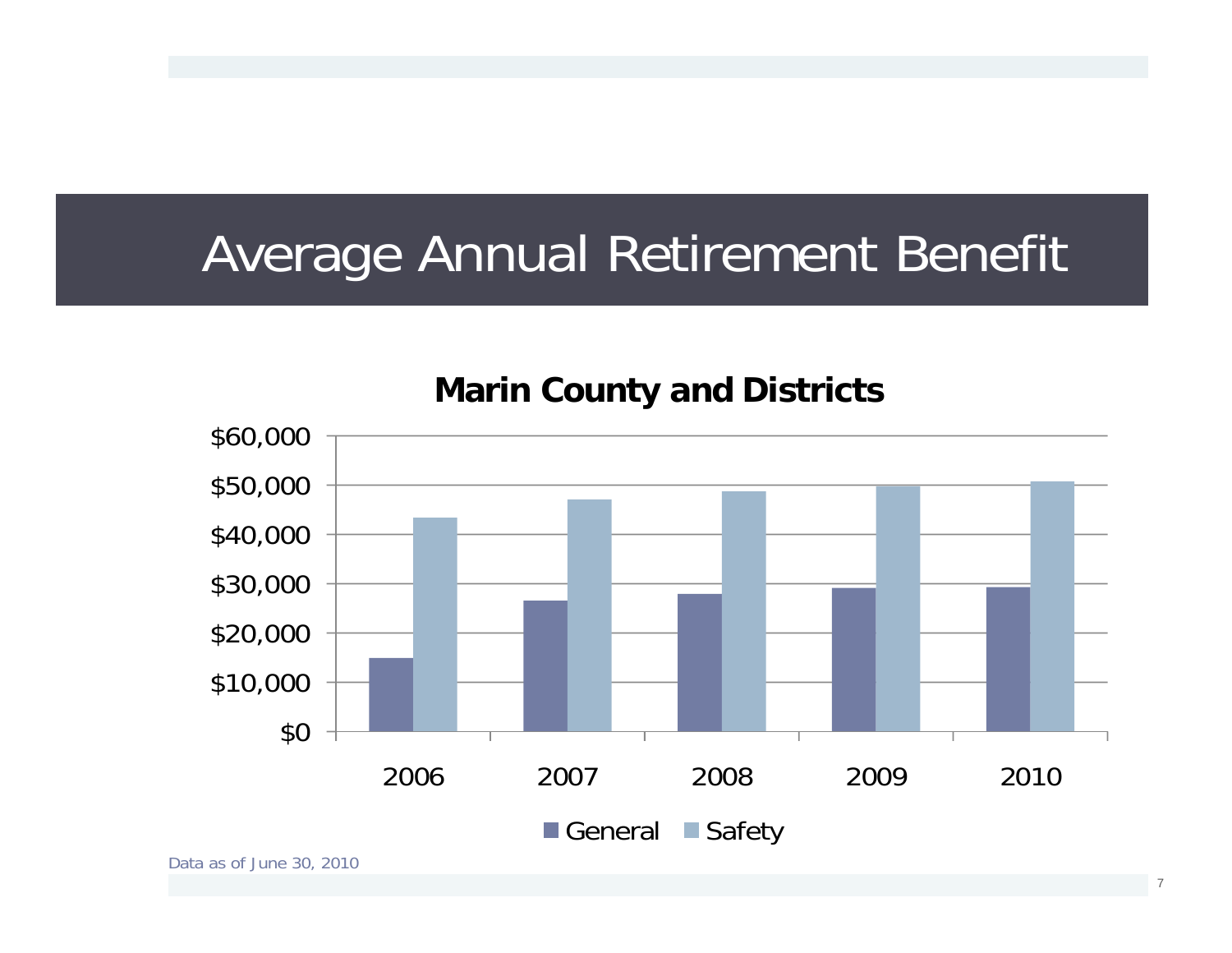#### Average Annual Retirement Benefit by Age Group



**Marin County and Districts**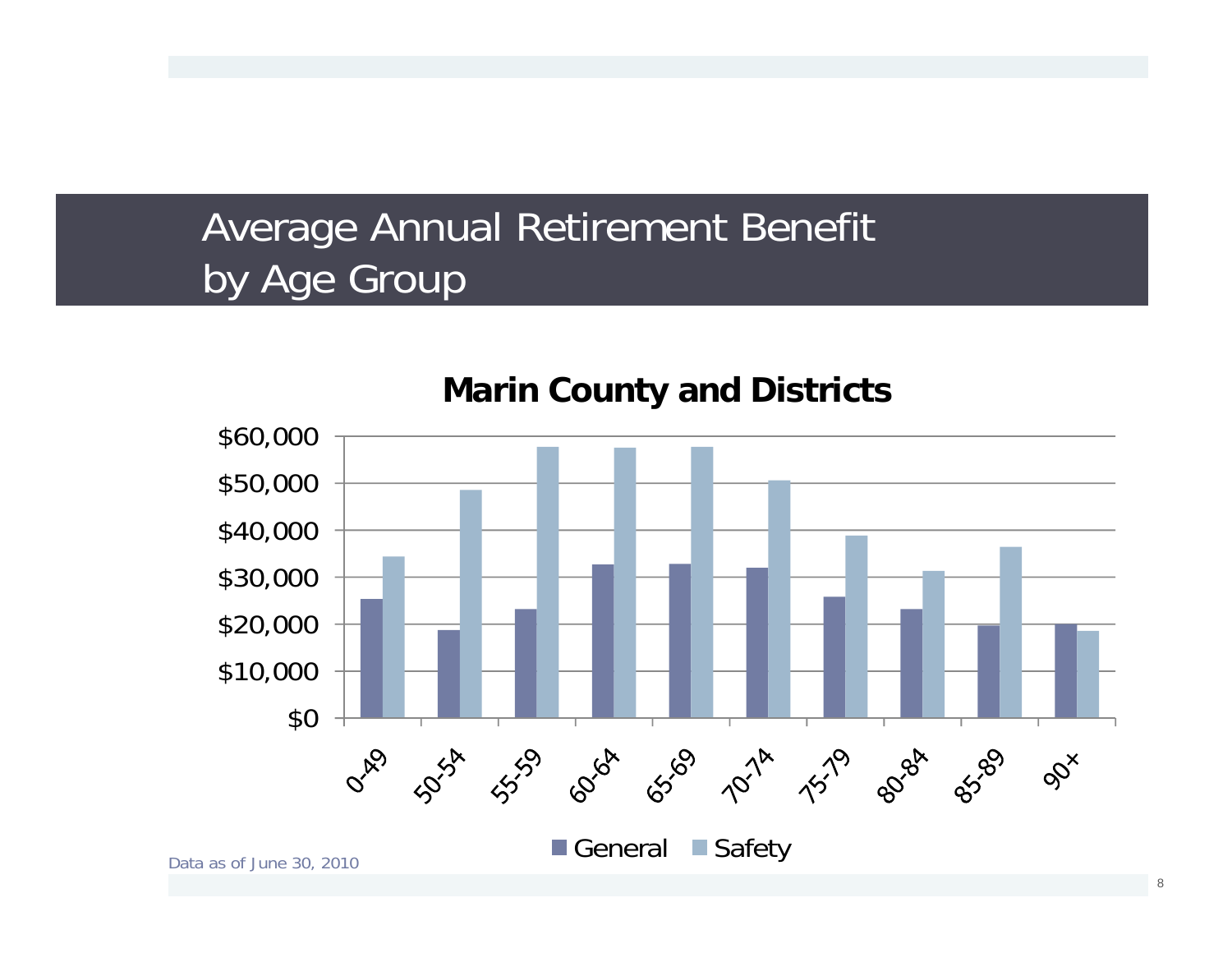## Distribution of Annual Benefits Paid

#### **Marin County and Districts – All Retirees**

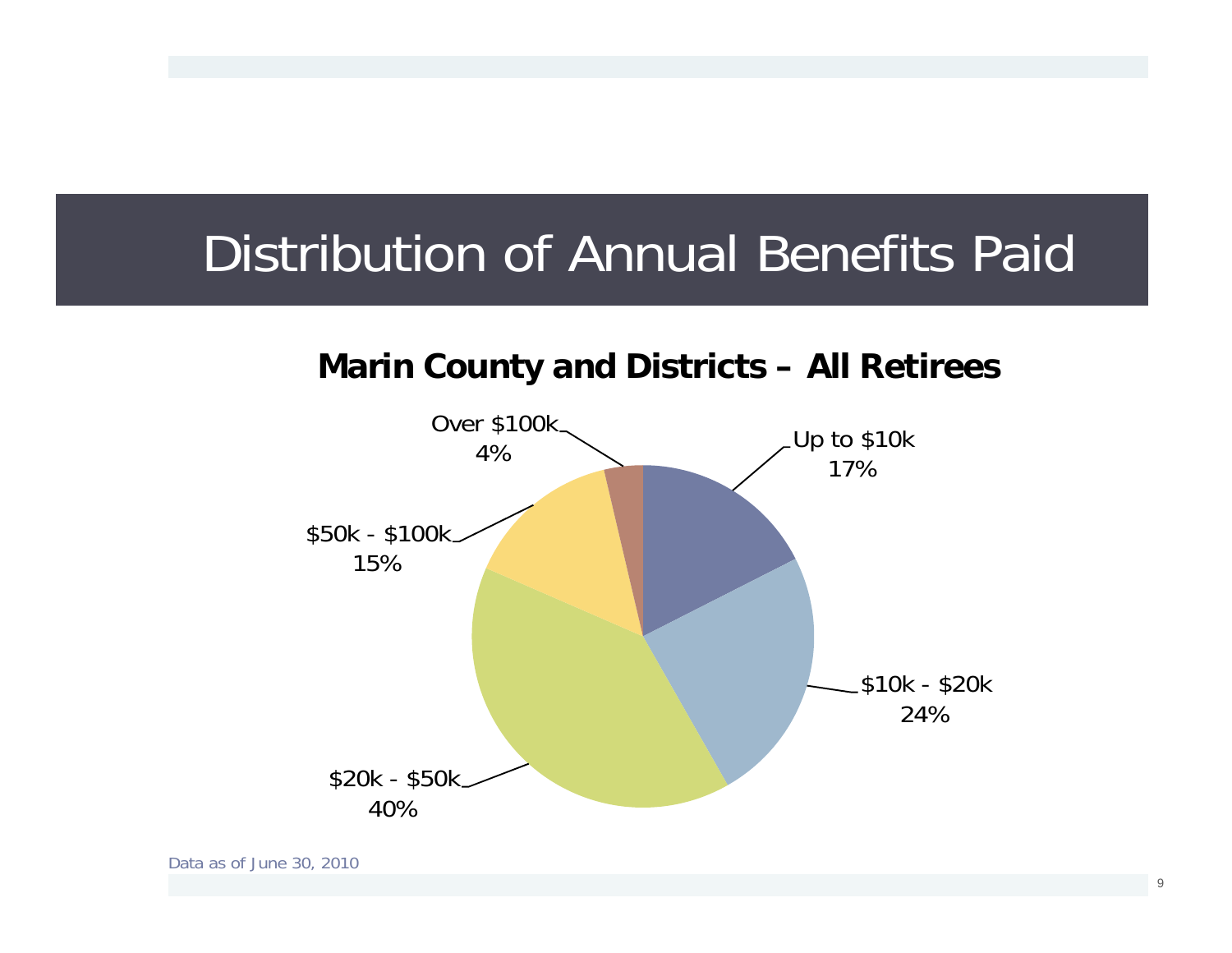# MCERA Investment Program

#### **Lang Term Investment Strategy**

- Based on length of the liabilities which accumulate over 30-40 years
- **Lang Term Returns** 
	- 7.9% annualized investment return for 23 years (June 30, 2010)
	- **H** Market Value \$1.46 billion (March 31, 2011)
- D Diversified Investments
	- Stocks 65%, Bonds 25%, Commercial Real Estate 9%, Alternative Investments 1%
	- 19 industry leading investment firms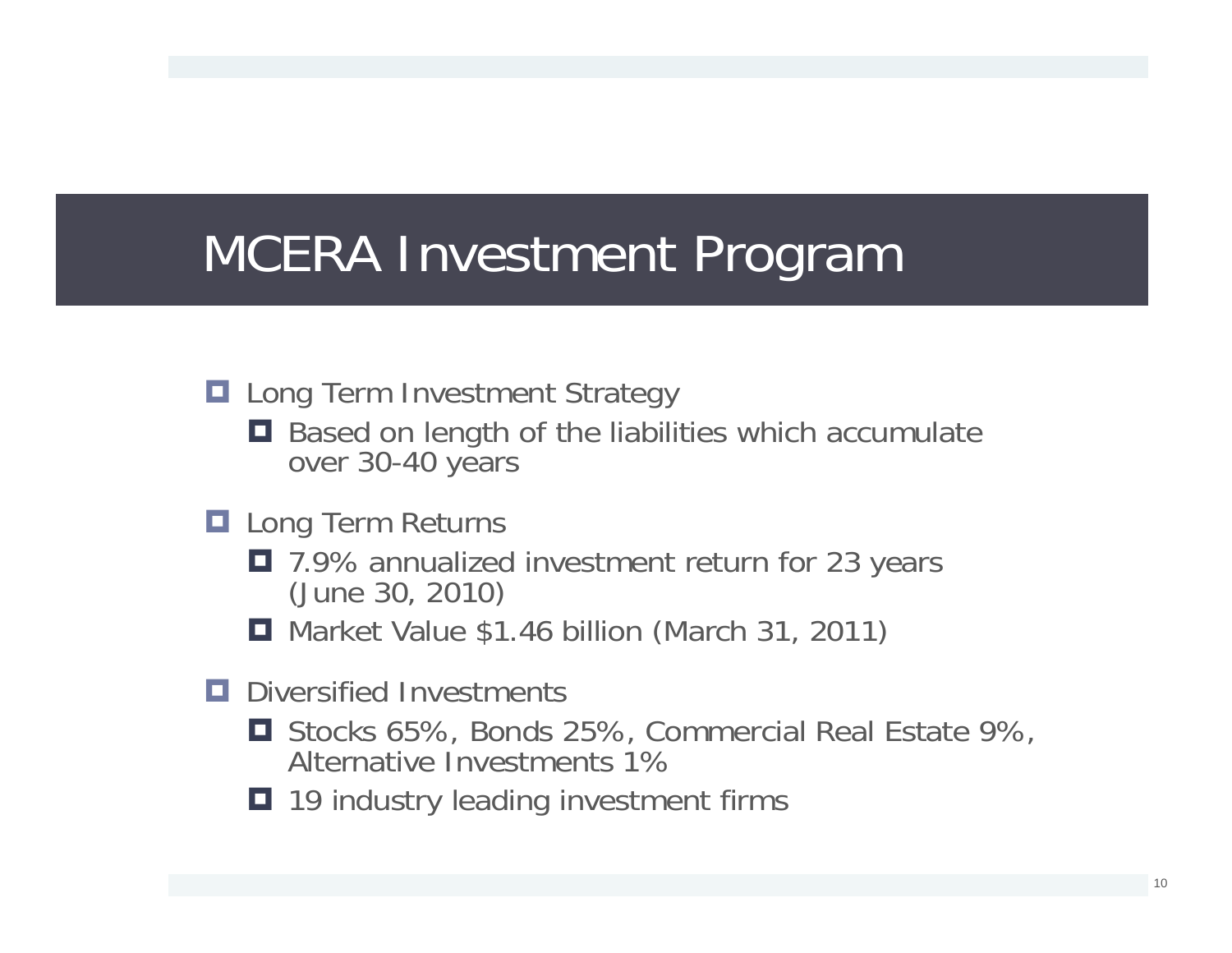### MCERA Calendar Year Returns

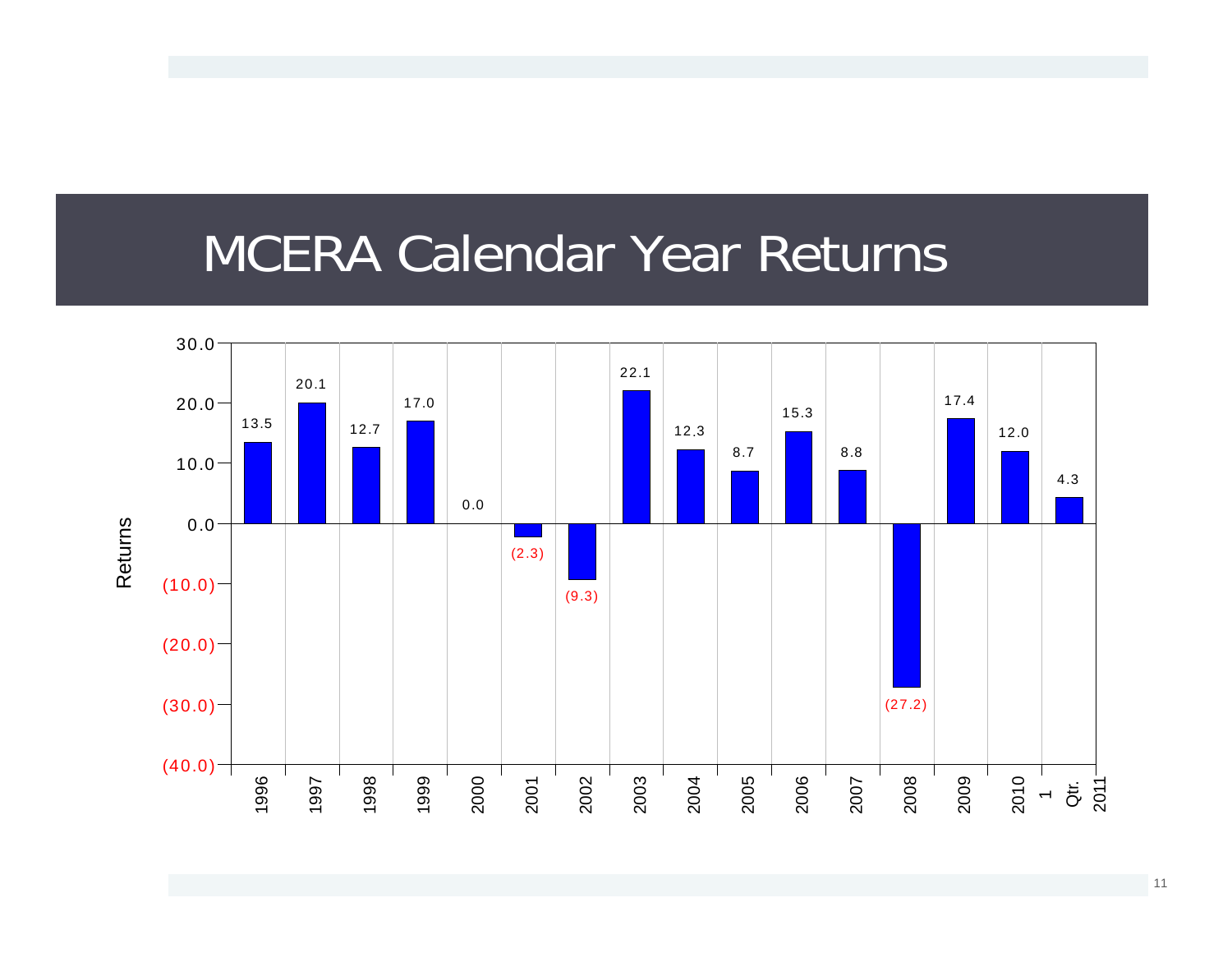#### Returns for MCERA and Indicesthrough 6/30/10 (20-yr MCERA History)

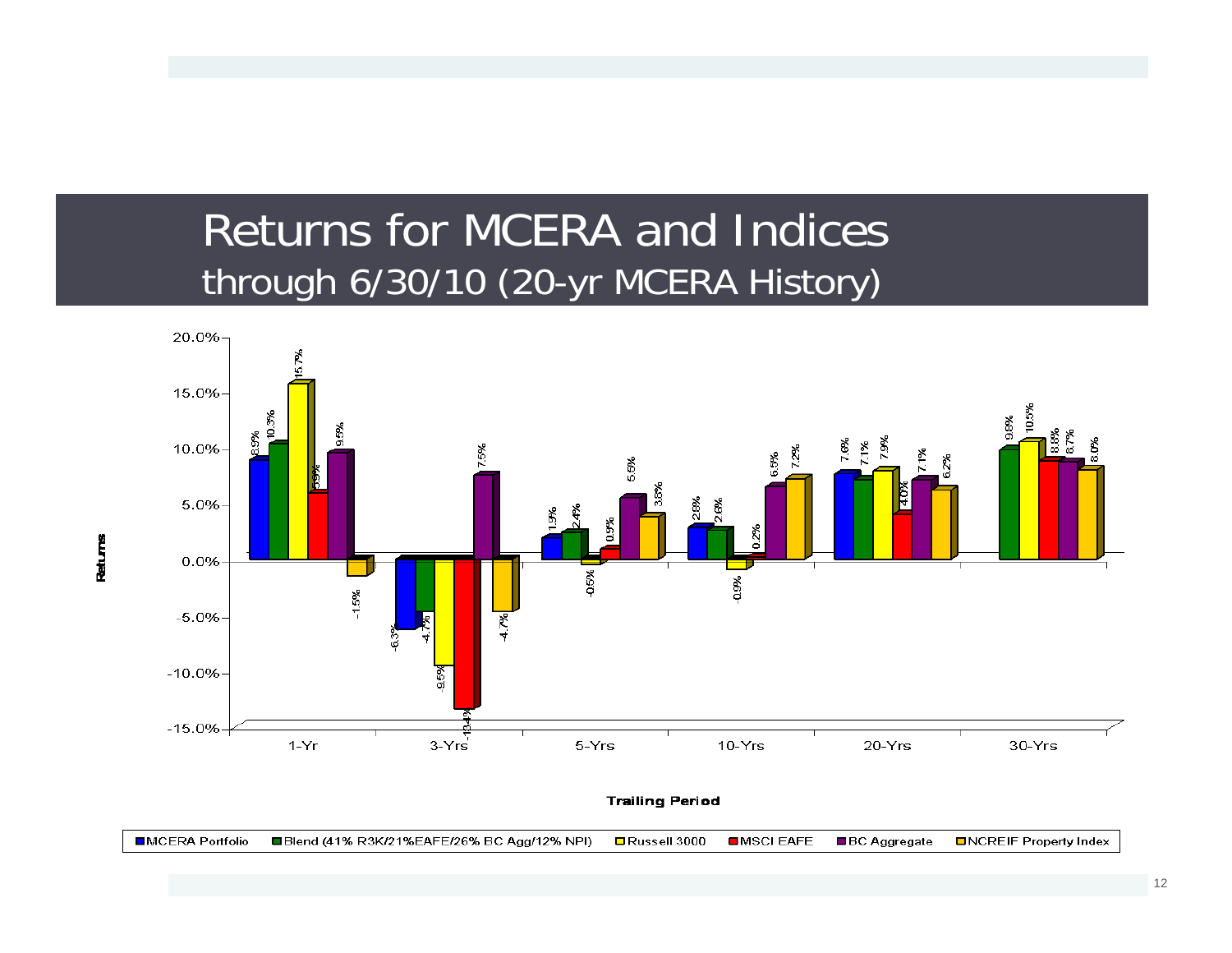#### Historical U.S. Stock Returns (1929-2009)

| $\sim$ |       | $\blacksquare$ . The set of $\blacksquare$ . The set of $\blacksquare$ |       |       |                  | $\overline{a}$ and $\overline{a}$ and $\overline{a}$ and $\overline{a}$ and $\overline{a}$ and $\overline{a}$ and $\overline{a}$ and $\overline{a}$ and $\overline{a}$ and $\overline{a}$ and $\overline{a}$ and $\overline{a}$ and $\overline{a}$ and $\overline{a}$ and $\overline{a}$ and $\overline{a}$ and $\overline{a}$ and | $\sqrt{2}$ |        |      |        |      |
|--------|-------|------------------------------------------------------------------------|-------|-------|------------------|------------------------------------------------------------------------------------------------------------------------------------------------------------------------------------------------------------------------------------------------------------------------------------------------------------------------------------|------------|--------|------|--------|------|
| $-50$  | $-40$ | $-30$                                                                  | $-20$ | $-10$ | $\boldsymbol{0}$ | $10$                                                                                                                                                                                                                                                                                                                               | $20\,$     | $30\,$ | 40   | $50\,$ | 60   |
|        | 1931  | 1937                                                                   | 1930  | 1929  | 1932             | 1926                                                                                                                                                                                                                                                                                                                               | 1942       | 1938   | 1927 | 1935   | 1933 |
|        |       | 2008                                                                   | 1974  | 1957  | 1940             | 1934                                                                                                                                                                                                                                                                                                                               | 1952       | 1943   | 1928 | 1958   | 1954 |
|        |       |                                                                        | 2002  | 1962  | 1941             | 1939                                                                                                                                                                                                                                                                                                                               | 1959       | 1944   | 1936 |        |      |
|        |       |                                                                        |       | 1969  | 1946             | 1947                                                                                                                                                                                                                                                                                                                               | 1964       | 1949   | 1945 |        |      |
|        |       |                                                                        |       | 1973  | 1966             | 1948                                                                                                                                                                                                                                                                                                                               | 1965       | 1950   | 1975 |        |      |
|        |       |                                                                        |       | 2000  | 1977             | 1953                                                                                                                                                                                                                                                                                                                               | 1968       | 1951   | 1980 |        |      |
|        |       |                                                                        |       | 2001  | 1981             | 1956                                                                                                                                                                                                                                                                                                                               | 1971       | 1955   | 1985 |        |      |
|        |       |                                                                        |       |       | 1990             | 1960                                                                                                                                                                                                                                                                                                                               | 1972       | 1961   | 1991 |        |      |
|        |       |                                                                        |       |       | 1994             | 1970                                                                                                                                                                                                                                                                                                                               | 1982       | 1963   | 1995 |        |      |
|        |       |                                                                        |       |       |                  | 1978                                                                                                                                                                                                                                                                                                                               | 1986       | 1967   | 1997 |        |      |
|        |       |                                                                        |       |       |                  | 1984                                                                                                                                                                                                                                                                                                                               | 1988       | 1976   | 2003 |        |      |
|        |       |                                                                        |       |       |                  | 1987                                                                                                                                                                                                                                                                                                                               | 1993       | 1979   |      |        |      |
|        |       |                                                                        |       |       |                  | 1992                                                                                                                                                                                                                                                                                                                               | 2004       | 1983   |      |        |      |
|        |       |                                                                        |       |       |                  | 2005                                                                                                                                                                                                                                                                                                                               | 2006       | 1989   |      |        |      |
|        |       |                                                                        |       |       |                  | 2007                                                                                                                                                                                                                                                                                                                               |            | 1996   |      |        |      |
|        |       |                                                                        |       |       |                  |                                                                                                                                                                                                                                                                                                                                    |            | 1998   |      |        |      |
|        |       |                                                                        |       |       |                  |                                                                                                                                                                                                                                                                                                                                    |            | 1999   |      |        |      |
|        |       |                                                                        |       |       |                  |                                                                                                                                                                                                                                                                                                                                    |            | 2009   |      |        |      |

Source: Ennis Knupp & Associates

**Annual Stock Market Return (%)**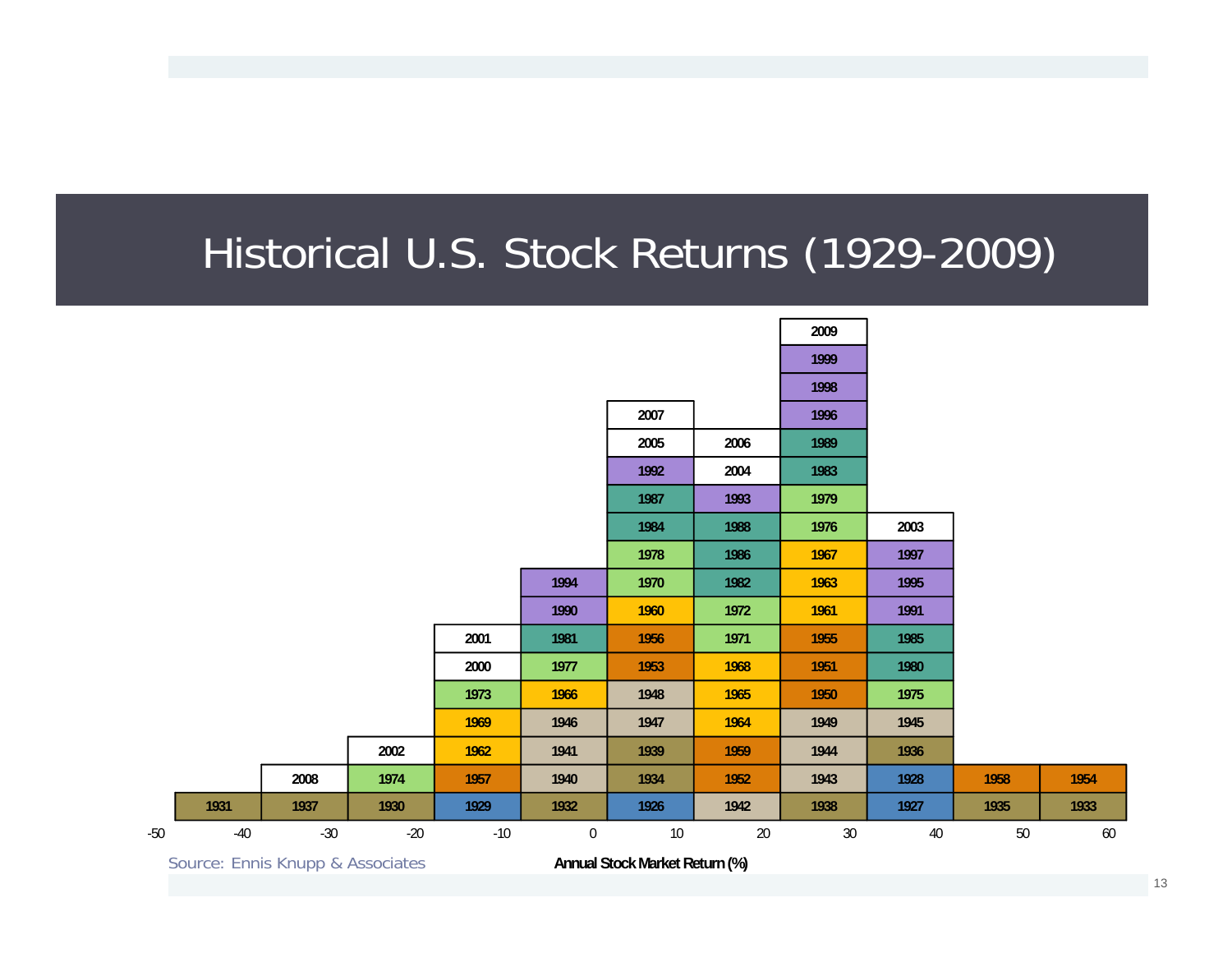# MCERA Responsibilities

- **Retirement Board serves as fiduciary to the members and** beneficiaries of the plan
	- $\blacksquare$  Four members appointed by the Board of Supervisors
	- $\Box$  Four members elected by active or retired members
		- 2 General, 1 Safety, 1 Retiree
	- $\Box$  County Director of Finance serves as Ex-officio member
	- $\blacksquare$  Three alternates
		- O. 1 Ex-officio, 1 Safety, 1 Retiree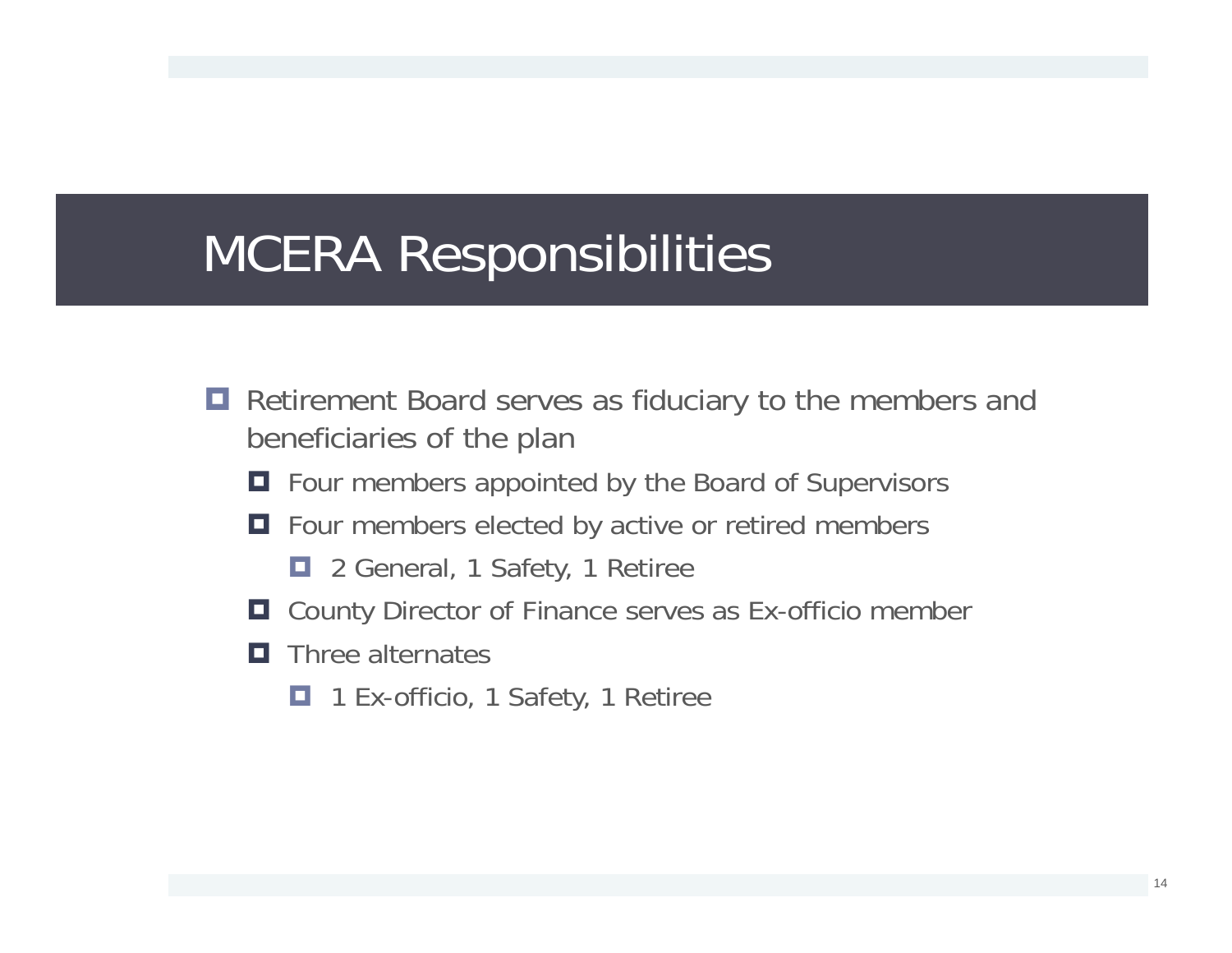# MCERA Responsibilities

- $\Box$  Collect and invest contributions
- o Pay monthly benefits on time and accurately
- о Calculate benefits, estimates and service purchases
- о Determine whether particular compensation items are included in retirement allowance calculations in accordance with statutory requirements
- о Manage the plan in accordance with its governing laws
- Changes in retirement benefits by plan sponsors usually require collective bargaining, are limited by what's permitted under the CERL, and may implicate constitutionally vested rights of MCERA members.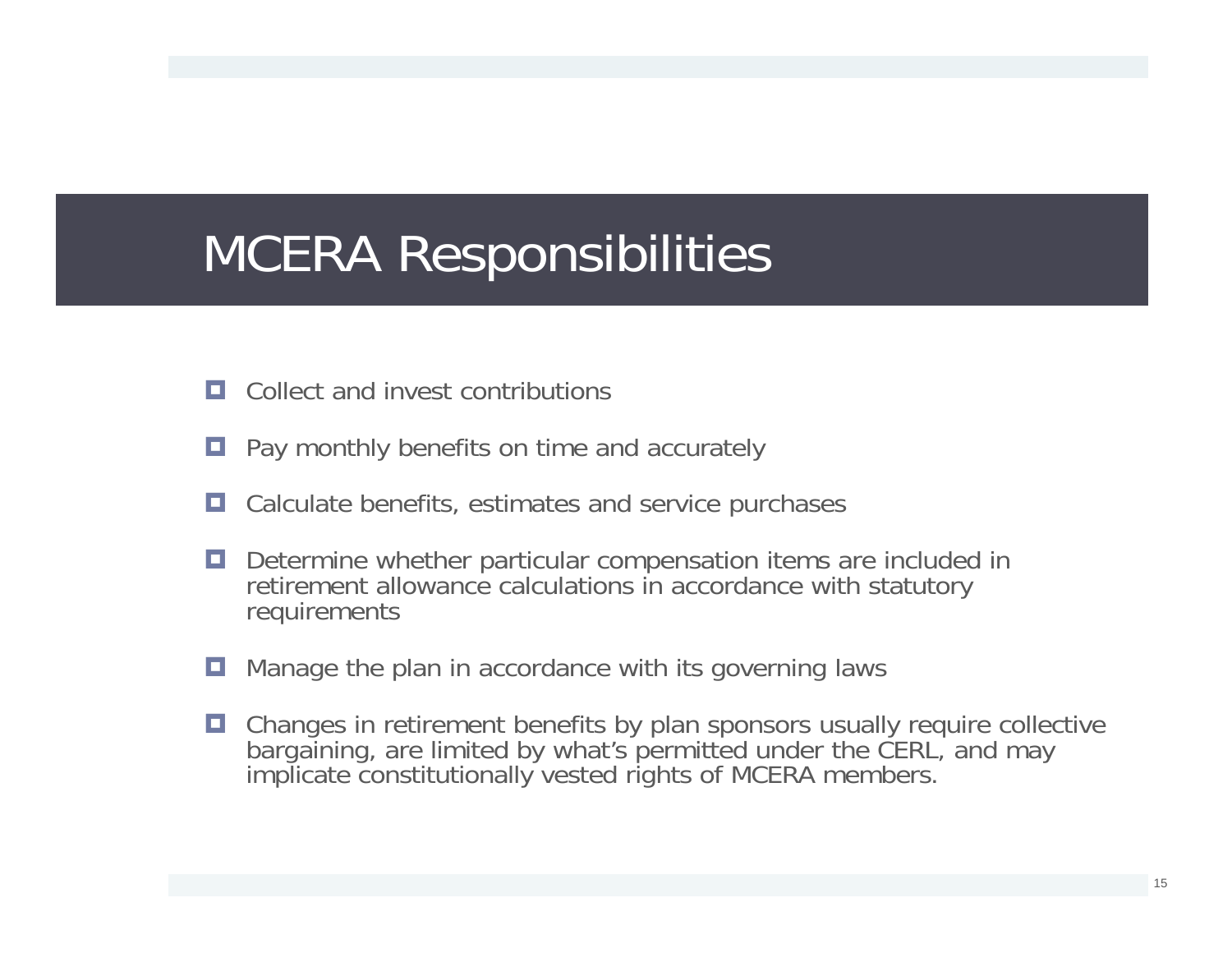# Plan Sponsor Responsibilities

- о Determine benefits that will be provided to their employees.
	- О Benefit multiplier (formula)
	- о Final average salary period
	- о Post-retirement cost-of-living adjustment (COLA)
- o. Newly hired County employees enter MCERA with the following benefit:
	- О. General members:
		- п. 2% at 55
		- п 3-year final average salary
		- о 2% post-retirement COLA
	- $\Box$  Safety members:
		- п. 3% at 50
		- o. 3-year final average salary
		- п 2% post-retirement COLA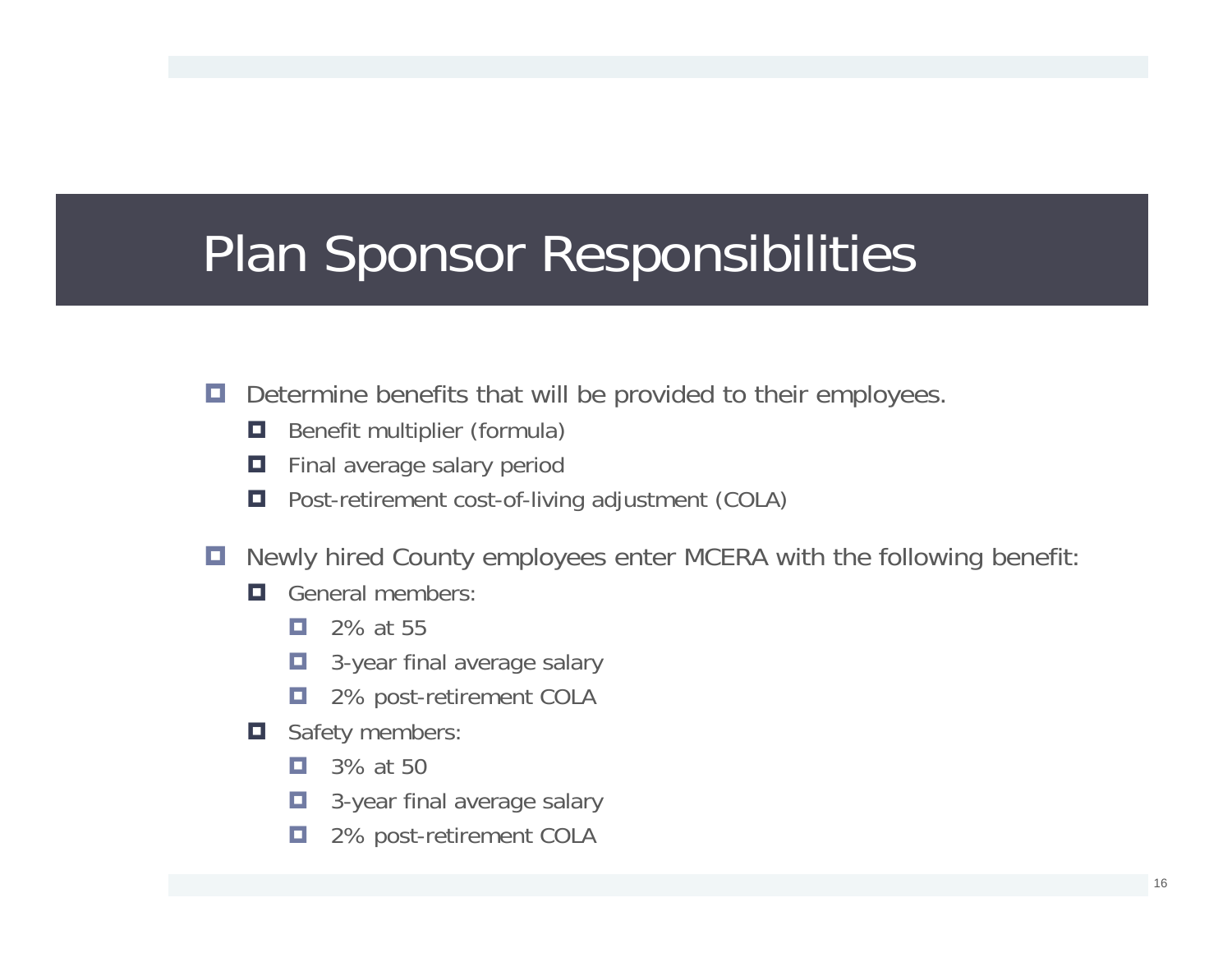#### How is the Plan Funded? (national averages based on studies)

**Employee Contributions**



**Investment Earnings**

**Employer Contributions**